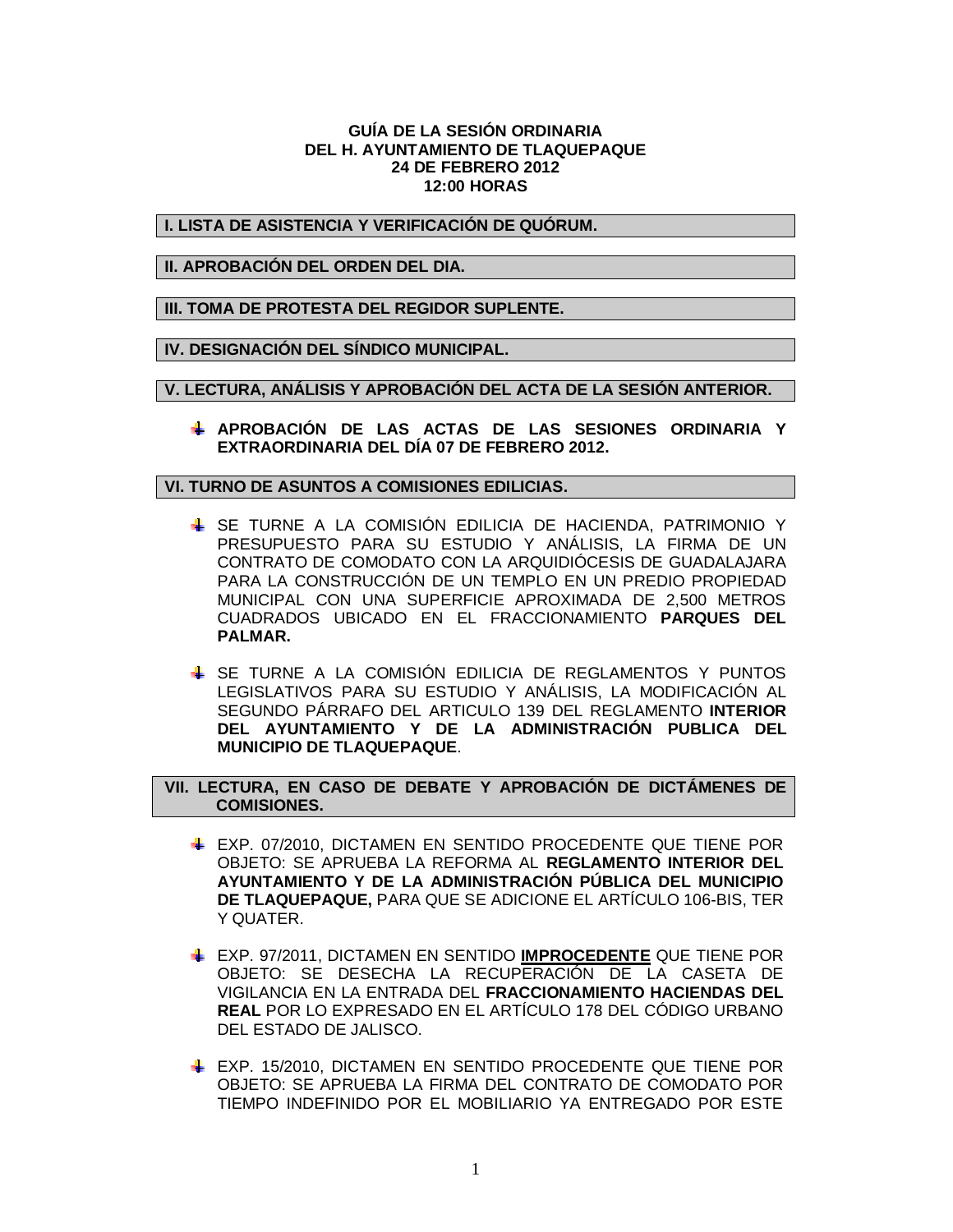AYUNTAMIENTO DE TLAQUEPAQUE A FAVOR DEL **CONSEJO MUNICIPAL CONTRA LAS ADICCIONES.**

- EXP. 42/2010, DICTAMEN EN SENTIDO PROCEDENTE QUE TIENE POR OBJETO: SE APRUEBA LA FIRMA DEL CONTRATO DE COMODATO POR TIEMPO INDEFINIDO POR EL MOBILIARIO YA ENTREGADO POR ESTE AYUNTAMIENTO DE TLAQUEPAQUE A FAVOR DEL **INSTITUTO MUNICIPAL DE LA JUVENTUD.**
- EXP. 170/2010, DICTAMEN EN SENTIDO **IMPROCEDENTE** QUE TIENE POR OBJETO: SE DESECHA LA FIRMA DEL CONTRATO DE PERMUTA DE UN PREDIO PROPIEDAD MUNICIPAL DE 937M2 (NOVECIENTOS TREINTA Y SIETE METROS CUADRADOS) UBICADO EN LA COLONIA QUINTAS TLAQUEPAQUE EN LA CALLE CONGRESISTAS, POR LA AFECTACIÓN DEL PREDIO DE LA C. **OCTAVIA RIVERA GARCÍA**, DENOMINADO "EL ARROYO", CON UNA SUPERFICIE DE 611 M2 (SEISCIENTOS ONCE METROS CUADRADOS) LOCALIZADO EN LAS CONFLUENCIAS DE LAS CALLES EJOTE Y SALVADOR OROZCO LORETO, EN LA COLONIA LAS HUERTAS.
- EXP. 265/2010, DICTAMEN EN SENTIDO **IMPROCEDENTE** QUE TIENE POR OBJETO: SE DESECHA EL TURNO A COMISIONES DE FECHA 02 DE DICIEMBRE DE 2010, RELATIVO A LA PETICIÓN DEL **C. SABINO ROBLES VILLA** DE LA COLONIA SAN SEBASTIANITO, QUIEN SOLICITA QUE EL PAGO APROBADO EN SESIÓN DE FECHA 26 DE JUNIO DEL AÑO 2008, SEA REALIZADO A SU HIJO FRANCISCO JAVIER ROBLES IÑIGUEZ, EN VIRTUD DE QUE EL FONDO DEL ASUNTO FUE ATENDIDO EN SESIÓN ORDINARIA DE H. AYUNTAMIENTO DE FECHA 26 DE JUNIO DE 2008 AL HABERSE APROBADO EL PAGO DE INDEMNIZACIÓN POR CONCEPTO DE AFECTACIÓN Y, POR CONSECUENCIA, EL TRÁMITE DE PAGO DEBE GESTIONARSE ANTE LA HACIENDA MUNICIPAL, NO ANTE EL PLENO DEL H. AYUNTAMIENTO.
- EXP. 14/2012 DICTAMEN EN SENTIDO PROCEDENTE QUE TIENE POR OBJETO: SE APRUEBA ASIGNAR EL CONTRATO DE OBRA PUBLICA RELATIVO A LA OBRA **"SEGUNDA ETAPA DE LA RED DE DISTRIBUCIÓN DE AGUA POTABLE Y SUSTITUCIÓN DE DESCARGAS SANITARIAS Y PAVIMENTO DE CONCRETO HIDRÁULICO EN LA CALLE HERRERA Y CAIRO DESDE LA AV. LAS TORRES HASTA LA CALLE DELICIAS, EN LA CABECERA MUNICIPAL, EN EL MUNICIPIO DE SAN PEDRO TLAQUEPAQUE, JALISCO"**, POR UN MONTO DE \$5'925,875.85 MEDIANTE LA MODALIDAD DE ADJUDICACIÓN DIRECTA, A LA EMPRESA URBANIZACIONES TECNOLÓGICAS ESPECIALIZADAS S.A. DE .C.V.
- EXP. 109/2011 DICTAMEN EN SENTIDO **IMPROCEDENTE** QUE TIENE POR OBJETO: SE RECHAZA LA PROPUESTA QUE TIENE POR OBJETO SE LE **ASIGNE EL NOMBRE DEL MAESTRO MANUEL M. ASCENCIO AGUIRRE**, DESTACADO EDUCADOR Y REVOLUCIONARIO DEL ESTADO DE JALISCO, A ALGUNA ESCUELA DE NUEVA CREACIÓN Y/O A ALGUNA CALLE DEL MUNICIPIO DE TLAQUEPAQUE, SE CONCLUYE QUE LA MISMA NO ES FACULTAD DEL GOBIERNO MUNICIPAL EN VIRTUD DE NO CUMPLIR LOS LINEAMIENTOS DEL ACUERDO DIGELAG/-036/2005 EXPEDIDO POR EL GOBERNADOR CONSTITUCIONAL DEL ESTADO DE JALISCO, Y NO EXISTIR NINGÚN VINCULO DEL MAESTRO MANUEL M. ASCENCIO AGUIRRE CON EL MUNICIPIO DE TLAQUEPAQUE.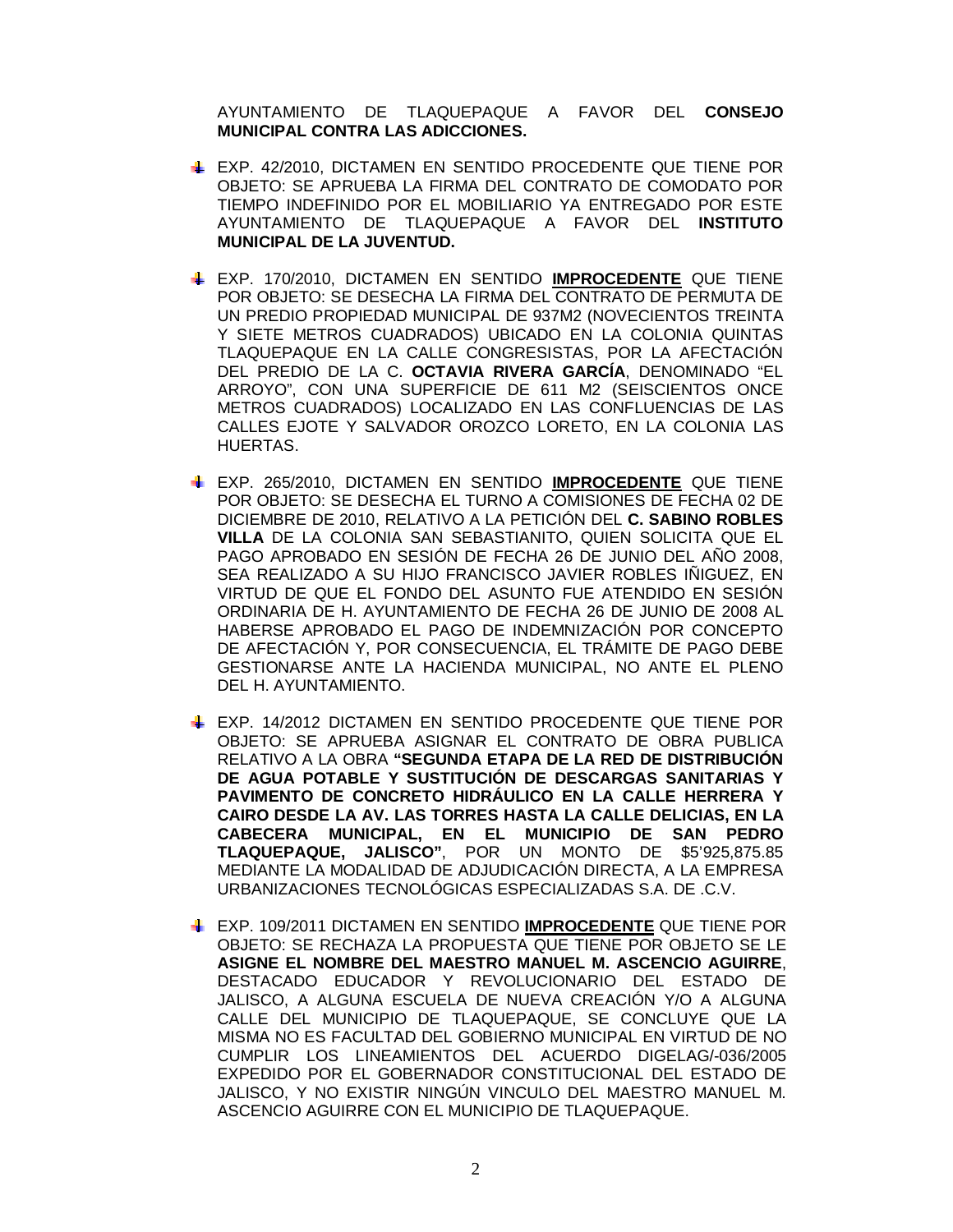EXP. 35/2011, DICTAMEN EN SENTIDO **IMPROCEDENTE** QUE TIENE POR OBJETO: SE APRUEBA LA MODIFICACIÓN DEL ACUERDO Y CONVENIO CELEBRADO EL 06 DE JULIO DE 2011, CON EL C. JOSÉ AGUILAR VALENCIA Y LA **EMPRESA DENOMINADA INVERDESARROLLOS INMOBILIARIOS S.A. DE C.V.** RELATIVO A LA PERMUTA DE LA PRIMERA DE CUATRO ETAPAS A CUENTA DE IMPUESTOS Y/O APROVECHAMIENTOS Y/O DERECHOS HASTA POR UN MONTO DE \$16´000,000.00 (DIECISÉIS MILLONES DE PESOS 00/100 M.N.); PARA QUEDAR COMO SIGUE: SE APRUEBA LA PERMUTA DE LA PRIMERA DE CUATRO ETAPAS DE LAS OBRAS DEL SANTUARIO DE LOS MÁRTIRES A CUENTA DE IMPUESTOS Y/O DERECHOS Y/O APROVECHAMIENTOS HASTA POR UN 75% DEL MONTO DE LA OBRA Y DACION EN PAGO POR PREDIOS PROPIEDAD MUNICIPAL QUE SE UBIQUEN O POR UBICARSE EN EL PERÍMETRO DE LAS OBRAS DE VIALIDAD EN LA ZONA DEL SANTUARIO DE LOS MÁRTIRES HASTA POR EL 25% DEL COSTO DE LAS OBRAS, CON LA AUTORIZACIÓN ÚNICA Y EXCLUSIVAMENTE DE LA DIRECCIÓN GENERAL DE OBRAS PUBLICAS DE TLAQUEPAQUE.

## **VIII. ASUNTOS GENERALES.**

- SE AUTORICE AL PRESIDENTE MUNICIPAL, SECRETARIO DEL AYUNTAMIENTO, SÍNDICO MUNICIPAL Y ENCARGADO DE LA HACIENDA MUNICIPAL PARA LA FIRMA DE LA RENOVACIÓN DE LOS 15 CONTRATOS DE ARRENDAMIENTO DE LAS FAMILIAS REUBICADAS DE MANERA TEMPORAL DE **"EL BARRANCON"**, QUE SE ENCONTRABAN EN UN PREDIO EN RIESGO DE INUNDACIÓN. SE APRUEBA EL PAGO DE RENTAS DE LAS 15 VIVIENDAS ARRENDADAS A LOS REUBICADOS DEL BARRANCÓN HASTA POR TRES BIMESTRES MAS, CORRESPONDIENTES AL PERIODO COMPRENDIDO ENTRE LOS MESES DE 01 DE ENERO AL 30 DE ABRIL DEL 2012, HASTA POR LA CANTIDAD DE \$72,800.00 (SETENTA Y DOS MIL OCHOCIENTOS PESOS 00/100 M.N.) BIMESTRALES. SE AUTORIZA AL ENCARGADO DE LA HACIENDA MUNICIPAL A EFECTUAR LA EROGACIÓN DE LAS CANTIDADES CITADAS CON CARGO A LA PARTIDA PRESUPUESTAL CORRESPONDIENTE.
- SE AUTORICE AL PRESIDENTE MUNICIPAL, SECRETARIO DEL AYUNTAMIENTO, SÍNDICO MUNICIPAL Y ENCARGADO DE LA HACIENDA MUNICIPAL PARA LA FIRMA DE LA RENOVACIÓN DE LOS 100 CONTRATOS DE ARRENDAMIENTO DE LAS FAMILIAS REUBICADAS DE MANERA TEMPORAL DE LA COLONIA **"EMILIANO ZAPATA"**, QUE SE ENCONTRABAN EN UN PREDIO EN RIESGO DE INUNDACIÓN. SE APRUEBA EL PAGO DE LA RENTA DE LAS 100 VIVIENDAS ARRENDADAS A **"LOS LADRILLEROS",** HASTA POR 03 MESES MAS, CORRESPONDIENTES AL PERIODO COMPRENDIDO ENTRE EL 15 DE DICIEMBRE 2011 Y EL 31 DE MARZO DEL AÑO 2012, HASTA POR LA CANTIDAD DE \$330,000.00 (TRESCIENTOS TREINTA MIL PESOS 00/100 M.N.). SE AUTORICE AL ENCARGADO DE LA HACIENDA MUNICIPAL A EFECTUAR LA EROGACIÓN DE LAS CANTIDADES CITADAS CON CARGO A LA PARTIDA PRESUPUESTAL CORRESPONDIENTE.
- SE APRUEBE LA MODIFICACIÓN DEL ACUERDO DE FECHA 30 DE NOVIEMBRE 2011, PARA QUEDAR DE LA SIGUIENTE MANERA: PRIMERO.- SE APRUEBE LA DESINCORPORACIÓN DEL PATRIMONIO MUNICIPAL Y LA VENTA A PLAZOS MENSUALES A PARTIR DEL DÍA 01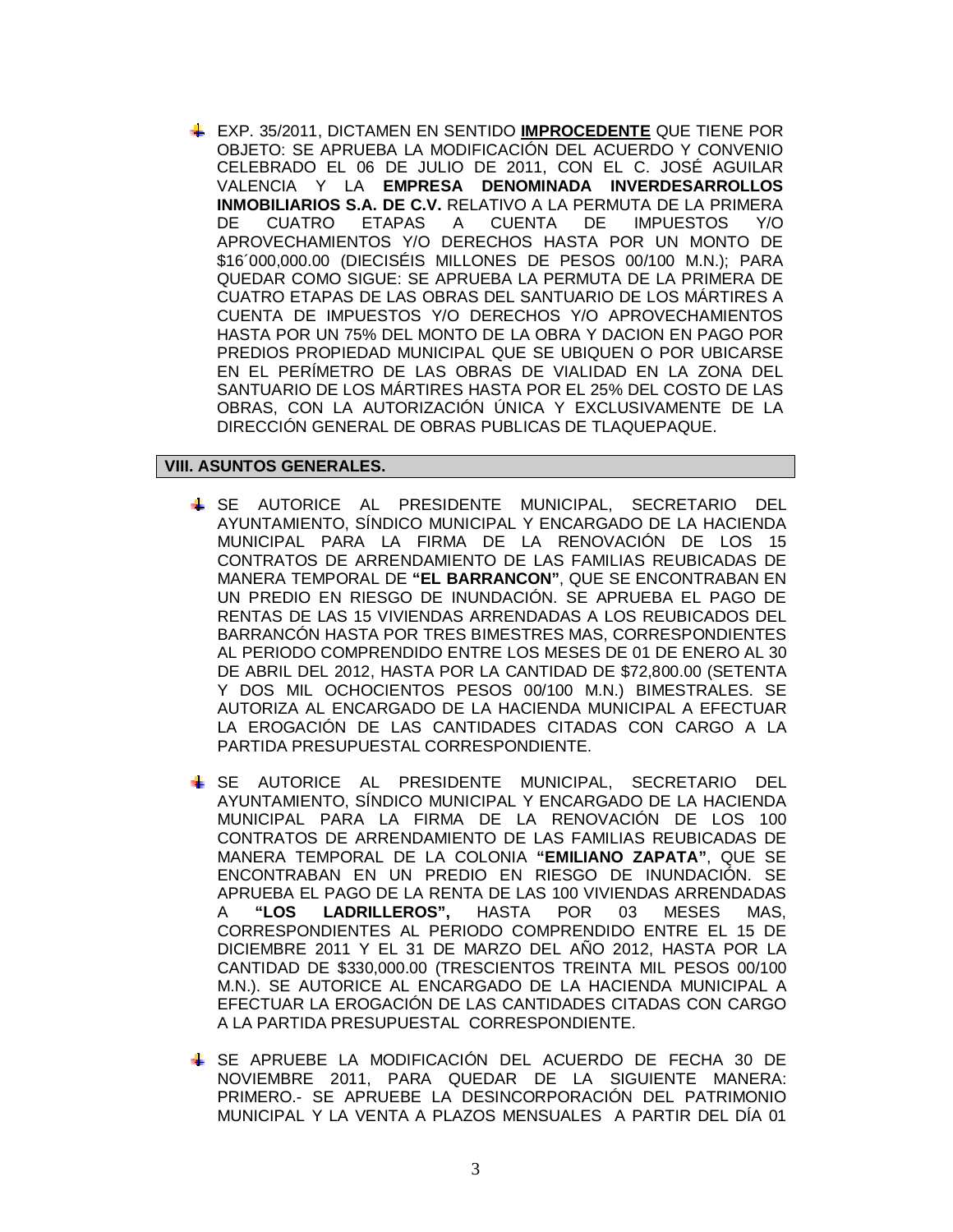DE FEBRERO AL DÍA 30 DE SEPTIEMBRE DEL AÑO 2012 DEL PREDIO LOCALIZADO EN LA CONFLUENCIA DE LAS CALLES NÍSPERO Y EJERCITO NACIONAL DEL FRACCIONAMIENTO **RESIDENCIAL EL TAPATÍO**, RESPECTO DE UNA SUPERFICIE DE 2,121 M2., A FAVOR DE LOS 35 PROPIETARIOS DE LAS VIVIENDAS CONTIGUAS QUE TIENEN EN POSESIÓN EL PREDIO A UN VALOR DE \$500.00 (QUINIENTOS PESOS 00/100 M.N.) POR M2., CON LA FINALIDAD DE REGULARIZAR LA SITUACIÓN JURÍDICA DEL INMUEBLE. SE CONDICIONA LA VENTA A QUE NO SE REALICEN OBRAS DE EDIFICACIÓN QUE REQUIERAN DE CIMENTACIÓN EN LOS PREDIOS MATERIA DEL PRESENTE ACUERDO, EN VIRTUD DE ENCONTRARSE EN EL PREDIO INFRAESTRUCTURA SUBTERRÁNEA DEL SIAPA, ES DECIR, ÚNICAMENTE CON USO DE TERRAZA. SE INSTRUYE AL DIRECTOR DE OBRAS PUBLICAS A REALIZAR LA SUBDIVISIÓN CORRESPONDIENTE. SE FACULTA AL PRESIDENTE MUNICIPAL, SINDICO MUNICIPAL, SECRETARIO DEL AYUNTAMIENTO Y ENCARGADO DE LA HACIENDA MUNICIPAL A FORMALIZAR LAS COMPRAVENTAS APROBADAS, EN LOS TÉRMINOS DEL SEGUNDO PUNTO DE ACUERDO DE ESTE DICTAMEN, ES DECIR, A QUE NO SE REALICEN OBRAS DE EDIFICACIÓN QUE REQUIERAN CIMENTACIÓN.

- SE AUTORICE AL ENCARGADO DE LA HACIENDA MUNICIPAL A EROGAR LA CANTIDAD DE HASTA \$749,975.00 (SETECIENTOS CUARENTA Y NUEVE MIL NOVECIENTOS SETENTA Y CINCO PESOS 00/100 M.N.), MAS IVA, PARA LA REALIZACIÓN DE LA **JUDEA EN VIVO 2012**, QUE SE LLEVARÁ A CABO EN EL POBLADO DE SAN MARTÍN DE LAS FLORES.
- SE APRUEBA CONFERIR **PODER GENERAL JUDICIAL** EN LOS TÉRMINOS ESTABLECIDOS POR LOS ARTÍCULOS 2207 PÁRRAFO PRIMERO DEL CÓDIGO CIVIL DEL ESTADO DE JALISCO Y 2554 PÁRRAFO PRIMERO DEL CÓDIGO CIVIL FEDERAL Y SUS CORRELATIVOS DE LOS RESTANTES ESTADOS DEL PAÍS, CON TODA CLASE DE FACULTADES GENERALES Y LAS ESPECIALES QUE REQUIERAN PODER ESPECIAL A DIFERENTES ABOGADOS DEL AYUNTAMIENTO.
- $\frac{1}{2}$ SE APRUEBE DECLARAR EL AÑO 2012, COMO **"2012, AÑO DE LA EQUIDAD ENTRE MUJERES Y HOMBRES"**. POR LO QUE SE DEBERÁ INSERTAR EN LOS DOCUMENTOS OFICIALES LA LEYENDA REFERIDA CON ANTERIORIDAD.
- SE AUTORICE DESINCORPORAR Y DAR DE BAJA DEL PATRIMONIO ₩. MUNICIPAL, UNA TELEVISIÓN LCD DE 32" RESOLUCIÓN HD Y UN BLUE-RAY DISC PLAYER. SE AUTORICE LA DONACIÓN DE UNA TELEVISIÓN LCD DE 32" RESOLUCIÓN HD Y UN BLUE- RAY DISC PLAYER PARA SER ENTREGADA A LOS **GANADORES DE LA DÉCIMO CUARTA EDICIÓN DE ALTARES CON MOTIVO DEL DIA DE MUERTOS** QUE SE LLEVO A CABO EL DIA 02 DE NOVIEMBRE DEL 2011 EN EL MUNICIPIO DE SAN PEDRO TLAQUEPAQUE.
- ÷ SE AUTORICE ENTREGAR EN CONCESIÓN, PARA LA EXPLOTACIÓN DE LOS ESPACIOS PUBLICITARIOS DE 15 PUENTES PEATONALES Y 2 POSTES UNIPOLARES, A LA EMPRESA DENOMINADA **KEENNEEX IMPACTOS S. A. DE C. V.**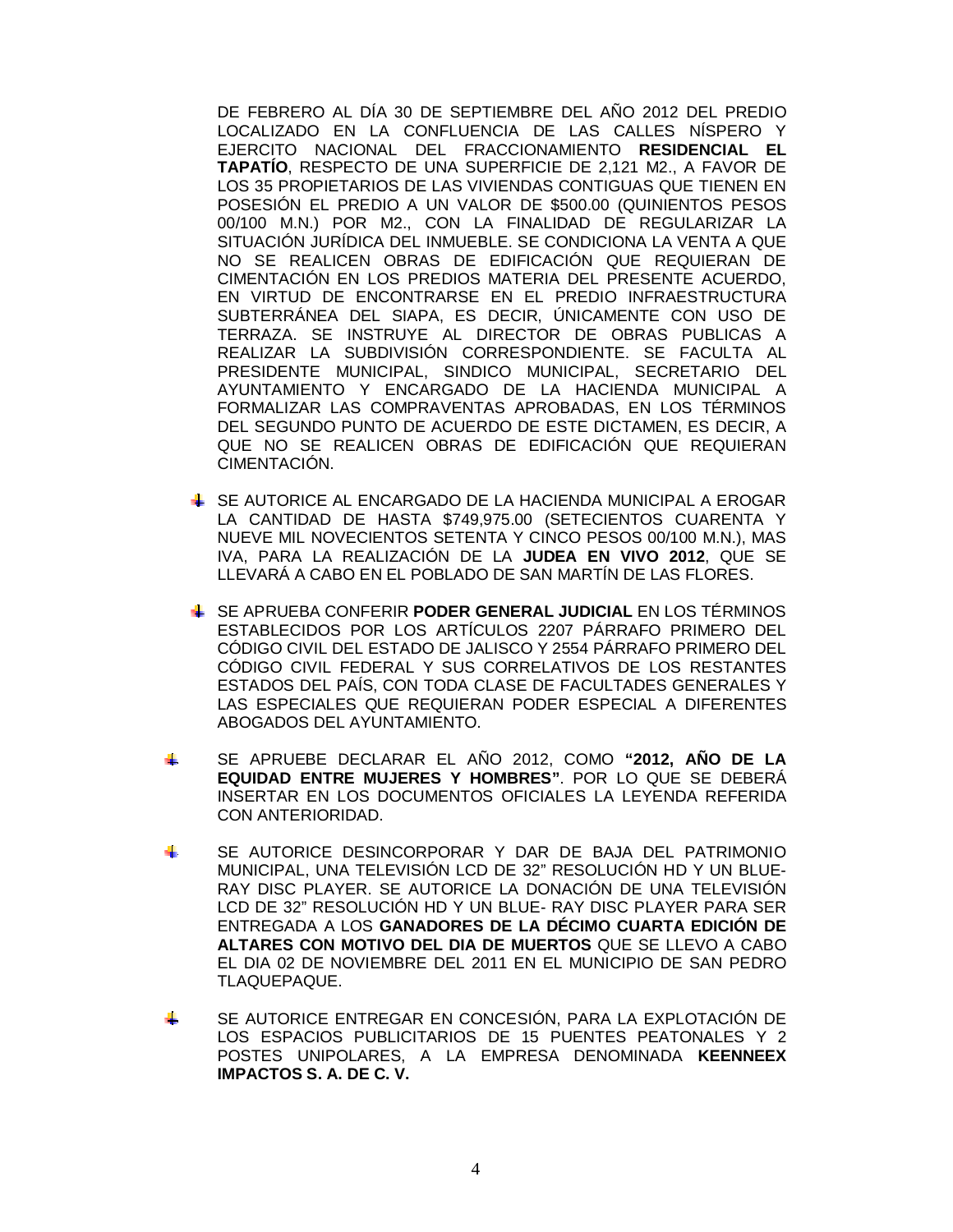- SE AUTORICE FACULTAR AL **LIC. HÉCTOR BARAJAS DURÁN** EN SU CARÁCTER DE DIRECTOR DE INSPECCIÓN Y VIGILANCIA DE REGLAMENTOS DE ESTE AYUNTAMIENTO, PARA QUE EMITA LAS ORDENES DE VISITA QUE REALIZA DENTRO DE SUS FUNCIONES. LO ANTERIOR CON FUNDAMENTO EN EL ARTICULO 115 FRACCIÓN I, 77 FRACCIÓN II DE LA CONSTITUCIÓN POLÍTICA DEL ESTADO DE JALISCO, ASÍ COMO EL ARTÍCULO 48 FRACCIÓN III DE LA LEY DEL GOBIERNO Y LA ADMINISTRACIÓN PUBLICA MUNICIPAL DEL ESTADO DE JALISCO.
	- SE AUTORICE AL PRESIDENTE MUNICIPAL PARA QUE DETERMINE LOS MONTOS A PAGAR A LOS **MEDIOS DE COMUNICACIÓN** POR LA PUBLICIDAD DEL MUNICIPIO DE SAN PEDRO TLAQUEPAQUE, DOCUMENTADA EN EL AÑO 2011 Y 2012, DE ACUERDO A LA DISPONIBILIDAD PRESUPUESTAL, HASTA POR LA CANTIDAD DE \$11'984,221.00 (ONCE MILLONES NOVECIENTOS OCHENTA Y CUATRO MIL DOSCIENTOS VEINTIÚN PESOS 00/100 M.N.).
	- SE APRUEBE LA FIRMA DE UN ACUERDO ENTRE LAS **DIFERENTES FRACCIONES** QUE INTEGRAN EL AYUNTAMIENTO DE SAN PEDRO TLAQUEPAQUE Y LOS **PARTIDOS POLÍTICOS Y AGRUPACIONES POLÍTICAS** QUE DESEEN SUMARSE PARA NO PONER PROPAGANDA POLÍTICA EN LOS SIGUIENTES SITIOS DEL MUNICIPIO DE SAN PEDRO TLAQUEPAQUE: **PRIMER CUADRO DEL CITADO MUNICIPIO**, CONSIDERÁNDOSE COMO TAL EL POLÍGONO COMPRENDIDO DE AV. REVOLUCIÓN A AV. NIÑOS HÉROES Y DE CALLE HORNOS A AV. DELICIAS, DESDE LA FECHA DE LA FIRMA DEL ACUERDO HASTA EL DÍA 01 DE JULIO DEL AÑO 2012. ASÍ COMO LA PLAZA PRINCIPAL DE LAS DELEGACIONES MUNICIPALES, Y LAS CALLES QUE LAS RODEAN.
- ÷. SE AUTORICE LA CREACIÓN DE UN FONDO REVOLVENTE POR LA CANTIDAD DE \$1'000,000.00 (UN MILLÓN DE PESOS 00/100 M. N.) PARA EL OTORGAMIENTO DE **PRÉSTAMOS POR LA CANTIDAD DE \$2,000.00** (DOS MIL PESOS 00/100 M. N.) A LOS SERVIDORES PÚBLICOS SINDICALIZADOS DEL AYUNTAMIENTO DE SAN PEDRO TLAQUEPAQUE, PARA APLICARSE EN EL **EJERCICIO FISCAL 2012.**
- SE AUTORICEN LAS REFORMAS AL CAPITULO III DEL TITULO PRIMERO J. Y LOS ARTÍCULOS 4 PÁRRAFOS II, III, IV, Y V; 10 FRACCIÓN II, III, V, VI, VII; 35 FRACCIÓN XXXV; Y 50 FRACCIONES XXIV, XXV, XXVI DE LA **CONSTITUCIÓN POLÍTICA DEL ESTADO DE JALISCO**, MEDIANTE DECRETO 23941 EMITIDO POR EL CONGRESO DEL ESTADO DE JALISCO.
- ÷ SE APRUEBA LA INCORPORACIÓN DEL MUNICIPIO DE TLAQUEPAQUE A LOS BENEFICIOS QUE ESTABLECE EL **DECRETO NO. 23968/LIX/12**, DE FECHA 15 DE ENERO DEL 2012, APROBADO POR EL CONGRESO DEL ESTADO DE JALISCO, MEDIANTE EL CUAL SE PODRÁN REALIZAR **DESCUENTOS EN MATERIA DE RECARGOS A LOS CONTRIBUYENTES** QUE HAYAN INCURRIDO EN MORA EN EL PAGO DE LOS DERECHOS DEL SERVICIO DE AGUA POTABLE, ALCANTARILLADO Y SANEAMIENTO E INFRAESTRUCTURA HIDRÁULICA, ASÍ COMO EN EL PAGO DEL IMPUESTO PREDIAL, EN LOS SIGUIENTES TÉRMINOS. A) DESCUENTO DE HASTA 90% CUANDO EL PAGO SE REALICE EN UNA SOLA EXHIBICIÓN, HASTA EL DIA 31 DE DICIEMBRE 2012. B) DESCUENTO DE HASTA 75% CUANDO EL PAGO SE REALICE EN PARCIALIDADES, DE